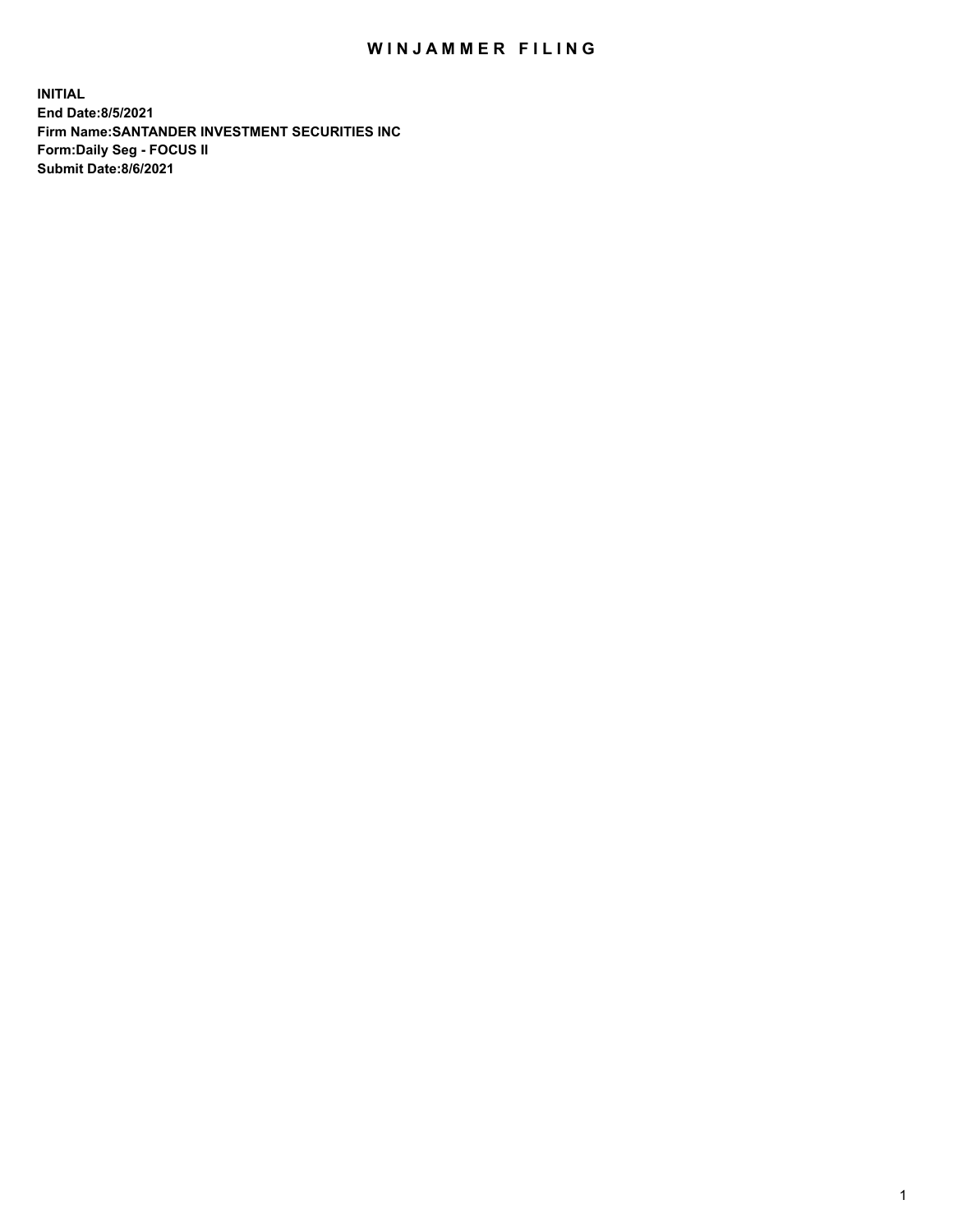**INITIAL End Date:8/5/2021 Firm Name:SANTANDER INVESTMENT SECURITIES INC Form:Daily Seg - FOCUS II Submit Date:8/6/2021 Daily Segregation - Cover Page**

| Name of Company                                                                   | <b>SANTANDER INVESTMENT</b>     |
|-----------------------------------------------------------------------------------|---------------------------------|
|                                                                                   | <b>SECURITIES INC</b>           |
| <b>Contact Name</b>                                                               | <b>Richard Ro</b>               |
| <b>Contact Phone Number</b>                                                       |                                 |
|                                                                                   | (212) 350-3662                  |
| <b>Contact Email Address</b>                                                      | richard.ro@santander.us         |
|                                                                                   |                                 |
| FCM's Customer Segregated Funds Residual Interest Target (choose one):            |                                 |
| a. Minimum dollar amount: ; or                                                    | 70,000,000                      |
| b. Minimum percentage of customer segregated funds required:% ; or                | $\underline{\mathbf{0}}$        |
| c. Dollar amount range between: and; or                                           | 0 <sub>0</sub>                  |
| d. Percentage range of customer segregated funds required between:% and%.         | 0 <sub>0</sub>                  |
|                                                                                   |                                 |
| FCM's Customer Secured Amount Funds Residual Interest Target (choose one):        |                                 |
| a. Minimum dollar amount: ; or                                                    |                                 |
| b. Minimum percentage of customer secured funds required:%; or                    | $\frac{0}{0}$                   |
| c. Dollar amount range between: and; or                                           | $\underline{0}$ $\underline{0}$ |
| d. Percentage range of customer secured funds required between: % and %.          | 0 <sub>0</sub>                  |
| FCM's Cleared Swaps Customer Collateral Residual Interest Target (choose one):    |                                 |
| a. Minimum dollar amount: ; or                                                    |                                 |
| b. Minimum percentage of cleared swaps customer collateral required:% ; or        | $\frac{0}{0}$                   |
| c. Dollar amount range between: and; or                                           | 0 <sub>0</sub>                  |
| d. Percentage range of cleared swaps customer collateral required between:% and%. | <u>00</u>                       |
|                                                                                   |                                 |

Attach supporting documents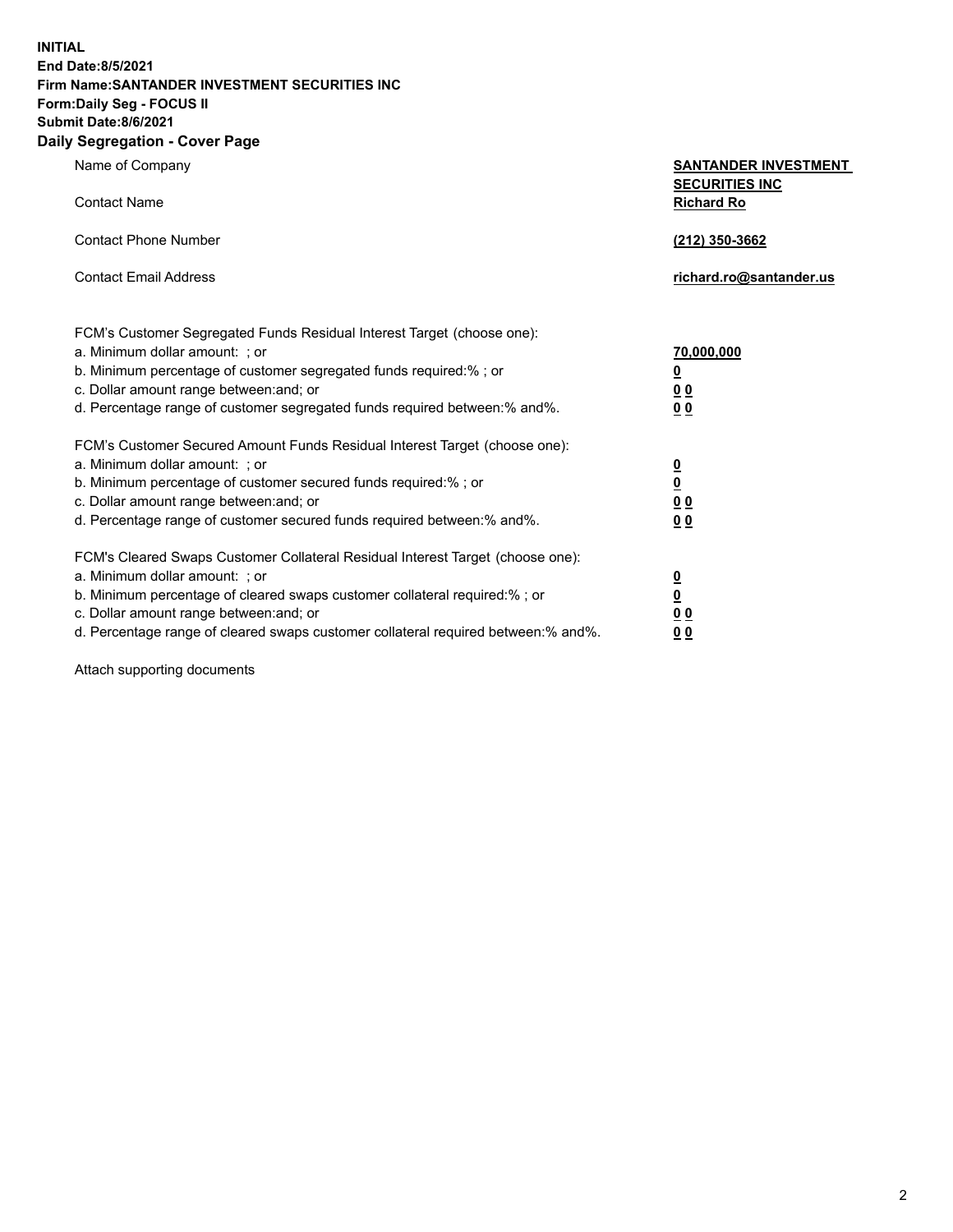## **INITIAL End Date:8/5/2021 Firm Name:SANTANDER INVESTMENT SECURITIES INC Form:Daily Seg - FOCUS II Submit Date:8/6/2021 Daily Segregation - Secured Amounts** Foreign Futures and Foreign Options Secured Amounts

|     | Foreign Futures and Foreign Options Secured Amounts                                         |                   |
|-----|---------------------------------------------------------------------------------------------|-------------------|
|     | Amount required to be set aside pursuant to law, rule or regulation of a foreign            | $0$ [7305]        |
|     | government or a rule of a self-regulatory organization authorized thereunder                |                   |
| 1.  | Net ledger balance - Foreign Futures and Foreign Option Trading - All Customers             |                   |
|     | A. Cash                                                                                     | $0$ [7315]        |
|     | B. Securities (at market)                                                                   | $0$ [7317]        |
| 2.  | Net unrealized profit (loss) in open futures contracts traded on a foreign board of trade   | $0$ [7325]        |
| 3.  | Exchange traded options                                                                     |                   |
|     | a. Market value of open option contracts purchased on a foreign board of trade              | $0$ [7335]        |
|     | b. Market value of open contracts granted (sold) on a foreign board of trade                | $0$ [7337]        |
| 4.  | Net equity (deficit) (add lines 1. 2. and 3.)                                               |                   |
| 5.  |                                                                                             | $0$ [7345]        |
|     | Account liquidating to a deficit and account with a debit balances - gross amount           | $0$ [7351]        |
|     | Less: amount offset by customer owned securities                                            | 0 [7352] 0 [7354] |
| 6.  | Amount required to be set aside as the secured amount - Net Liquidating Equity              | $0$ [7355]        |
|     | Method (add lines 4 and 5)                                                                  |                   |
| 7.  | Greater of amount required to be set aside pursuant to foreign jurisdiction (above) or line | $0$ [7360]        |
|     | 6.                                                                                          |                   |
|     | FUNDS DEPOSITED IN SEPARATE REGULATION 30.7 ACCOUNTS                                        |                   |
| 1.  | Cash in banks                                                                               |                   |
|     | A. Banks located in the United States                                                       | $0$ [7500]        |
|     | B. Other banks qualified under Regulation 30.7                                              | 0 [7520] 0 [7530] |
| 2.  | Securities                                                                                  |                   |
|     | A. In safekeeping with banks located in the United States                                   | $0$ [7540]        |
|     | B. In safekeeping with other banks qualified under Regulation 30.7                          | 0 [7560] 0 [7570] |
| 3.  | Equities with registered futures commission merchants                                       |                   |
|     | A. Cash                                                                                     | $0$ [7580]        |
|     | <b>B.</b> Securities                                                                        | $0$ [7590]        |
|     | C. Unrealized gain (loss) on open futures contracts                                         | $0$ [7600]        |
|     | D. Value of long option contracts                                                           | $0$ [7610]        |
|     | E. Value of short option contracts                                                          | 0 [7615] 0 [7620] |
| 4.  | Amounts held by clearing organizations of foreign boards of trade                           |                   |
|     | A. Cash                                                                                     | $0$ [7640]        |
|     | <b>B.</b> Securities                                                                        | <u>0</u> [7650]   |
|     | C. Amount due to (from) clearing organization - daily variation                             | $0$ [7660]        |
|     | D. Value of long option contracts                                                           | $0$ [7670]        |
|     | E. Value of short option contracts                                                          | 0 [7675] 0 [7680] |
| 5.  | Amounts held by members of foreign boards of trade                                          |                   |
|     | A. Cash                                                                                     | $0$ [7700]        |
|     | <b>B.</b> Securities                                                                        | $0$ [7710]        |
|     | C. Unrealized gain (loss) on open futures contracts                                         | $0$ [7720]        |
|     | D. Value of long option contracts                                                           | $0$ [7730]        |
|     | E. Value of short option contracts                                                          | 0 [7735] 0 [7740] |
| 6.  | Amounts with other depositories designated by a foreign board of trade                      | 0 [7760]          |
| 7.  | Segregated funds on hand                                                                    | $0$ [7765]        |
| 8.  | Total funds in separate section 30.7 accounts                                               | $0$ [7770]        |
| 9.  | Excess (deficiency) Set Aside for Secured Amount (subtract line 7 Secured Statement         | $0$ [7380]        |
|     | Page 1 from Line 8)                                                                         |                   |
| 10. | Management Target Amount for Excess funds in separate section 30.7 accounts                 |                   |
| 11. | Excess (deficiency) funds in separate 30.7 accounts over (under) Management Target          | $0$ [7780]        |
|     |                                                                                             | $0$ [7785]        |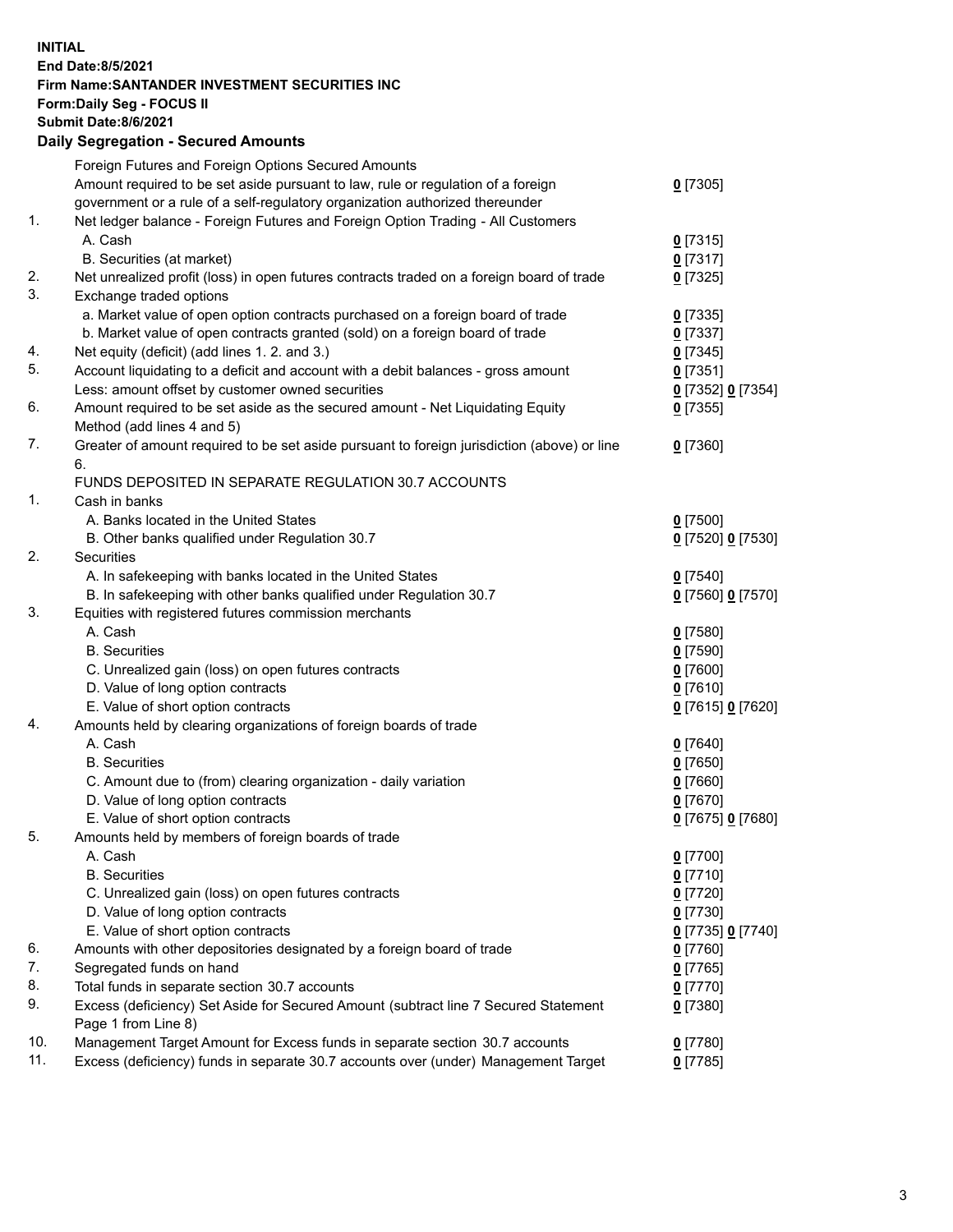| <b>INITIAL</b> | <b>End Date:8/5/2021</b><br>Firm Name: SANTANDER INVESTMENT SECURITIES INC<br>Form: Daily Seg - FOCUS II<br>Submit Date:8/6/2021 |                      |
|----------------|----------------------------------------------------------------------------------------------------------------------------------|----------------------|
|                | Daily Segregation - Segregation Statement                                                                                        |                      |
|                | SEGREGATION REQUIREMENTS(Section 4d(2) of the CEAct)                                                                             |                      |
| 1.             | Net ledger balance                                                                                                               |                      |
|                | A. Cash                                                                                                                          | 2,426,463,733 [7010] |
|                | B. Securities (at market)                                                                                                        | $0$ [7020]           |
| 2.             | Net unrealized profit (loss) in open futures contracts traded on a contract market                                               | -295,290,691 [7030]  |
| 3.             | Exchange traded options                                                                                                          |                      |
|                | A. Add market value of open option contracts purchased on a contract market                                                      | 38,200,381 [7032]    |
|                | B. Deduct market value of open option contracts granted (sold) on a contract market                                              | 43,405,828 [7033]    |
| 4.<br>5.       | Net equity (deficit) (add lines 1, 2 and 3)                                                                                      | 2,125,967,595 [7040] |
|                | Accounts liquidating to a deficit and accounts with                                                                              |                      |
|                | debit balances - gross amount<br>Less: amount offset by customer securities                                                      | $0$ [7045]           |
| 6.             | Amount required to be segregated (add lines 4 and 5)                                                                             | 0 [7047] 0 [7050]    |
|                | FUNDS IN SEGREGATED ACCOUNTS                                                                                                     | 2,125,967,595 [7060] |
| 7.             | Deposited in segregated funds bank accounts                                                                                      |                      |
|                | A. Cash                                                                                                                          | 301,336,387 [7070]   |
|                | B. Securities representing investments of customers' funds (at market)                                                           | $0$ [7080]           |
|                | C. Securities held for particular customers or option customers in lieu of cash (at                                              | $0$ [7090]           |
|                | market)                                                                                                                          |                      |
| 8.             | Margins on deposit with derivatives clearing organizations of contract markets                                                   |                      |
|                | A. Cash                                                                                                                          | 1,882,212,360 [7100] |
|                | B. Securities representing investments of customers' funds (at market)                                                           | $0$ [7110]           |
|                | C. Securities held for particular customers or option customers in lieu of cash (at                                              | $0$ [7120]           |
|                | market)                                                                                                                          |                      |
| 9.             | Net settlement from (to) derivatives clearing organizations of contract markets                                                  | 18,851,912 [7130]    |
| 10.            | Exchange traded options                                                                                                          |                      |
|                | A. Value of open long option contracts                                                                                           | 38,200,381 [7132]    |
|                | B. Value of open short option contracts                                                                                          | 43,405,828 [7133]    |
| 11.            | Net equities with other FCMs                                                                                                     |                      |
|                | A. Net liquidating equity                                                                                                        | $0$ [7140]           |
|                | B. Securities representing investments of customers' funds (at market)                                                           | $0$ [7160]           |
|                | C. Securities held for particular customers or option customers in lieu of cash (at                                              | $0$ [7170]           |
|                | market)                                                                                                                          |                      |
| 12.            | Segregated funds on hand                                                                                                         | $0$ [7150]           |
| 13.            | Total amount in segregation (add lines 7 through 12)                                                                             | 2,197,195,212 [7180] |
| 14.            | Excess (deficiency) funds in segregation (subtract line 6 from line 13)                                                          | 71,227,617 [7190]    |
| 15.            | Management Target Amount for Excess funds in segregation                                                                         | 70,000,000 [7194]    |
| 16.            | Excess (deficiency) funds in segregation over (under) Management Target Amount                                                   | 1,227,617 [7198]     |
|                | Excess                                                                                                                           |                      |